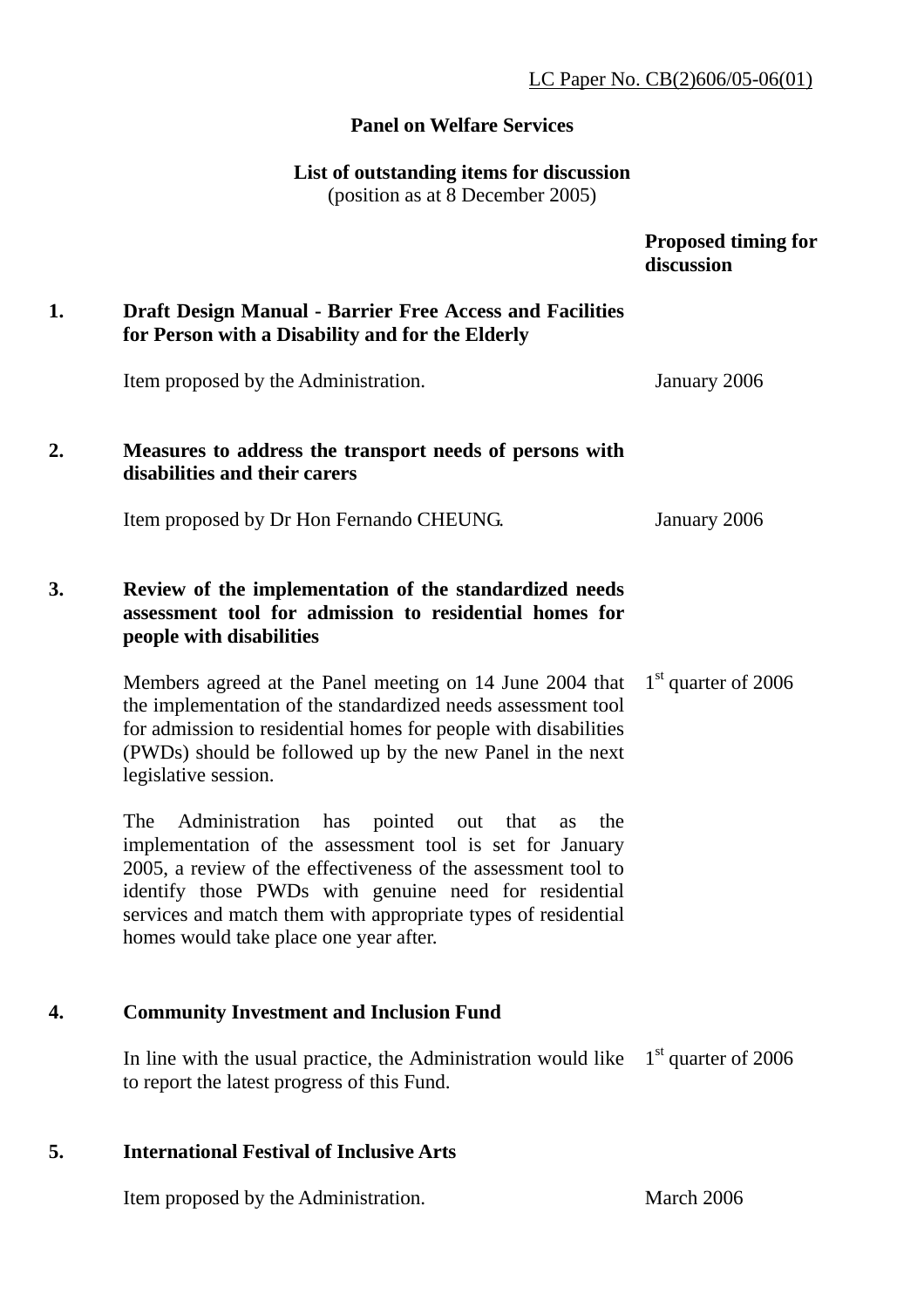## **6. 2005 Rehabilitation Programme Plan Review (Exact timing to be confirmed)**

Item proposed by the Administration. March 2006

#### **7. Charitable fund-raising activities**

The Administration's paper on enhancing the monitoring of charitable fund-raising activities was discussed at the Panel meeting on 19 July 2004. Members agreed that the proposal of regulating funding-raising activities by mail should be followed up by the new Panel in the next legislative session. 2<sup>nd</sup> quarter of 2006

The Reference Guide on Best Practices for Charitable Fund-raising Activities has been promulgated in November 2004. The Administration would review the situation in one year.

#### **8. Social security assistance for needy elderly in Hong Kong**

Discussions were held at the Panel meeting on 13 June 2005. The Administration was requested to brief the Panel about its thinking on how better to provide retirement protection to the current and future generation of older persons by the end of the year. 2<sup>nd</sup> quarter of 2006

## **9. Subsidy arrangements for residential care services for frail elders**

The Administration aims to report progress on the work relating to the feasibility of developing the proposed Fee Assistance Scheme for residential care services for frail elders, taking into account the suggestion of establishing a separate financial assistance scheme for elders and other views expressed by members on the matter on 12 May 2003.  $2<sup>nd</sup>$  quarter 2006

#### **10. Infirmary care in non-hospital setting**

The Administration consulted the Panel in December 2004 on a proposal to launch a trial scheme to provide infirmary care places for medically stable elders in a non-hospital setting. In the light of feedback from the Panel and the sector during the consultation process, the Administration is considering the best way to bring forward the proposal. 2<sup>nd</sup> quarter of 2006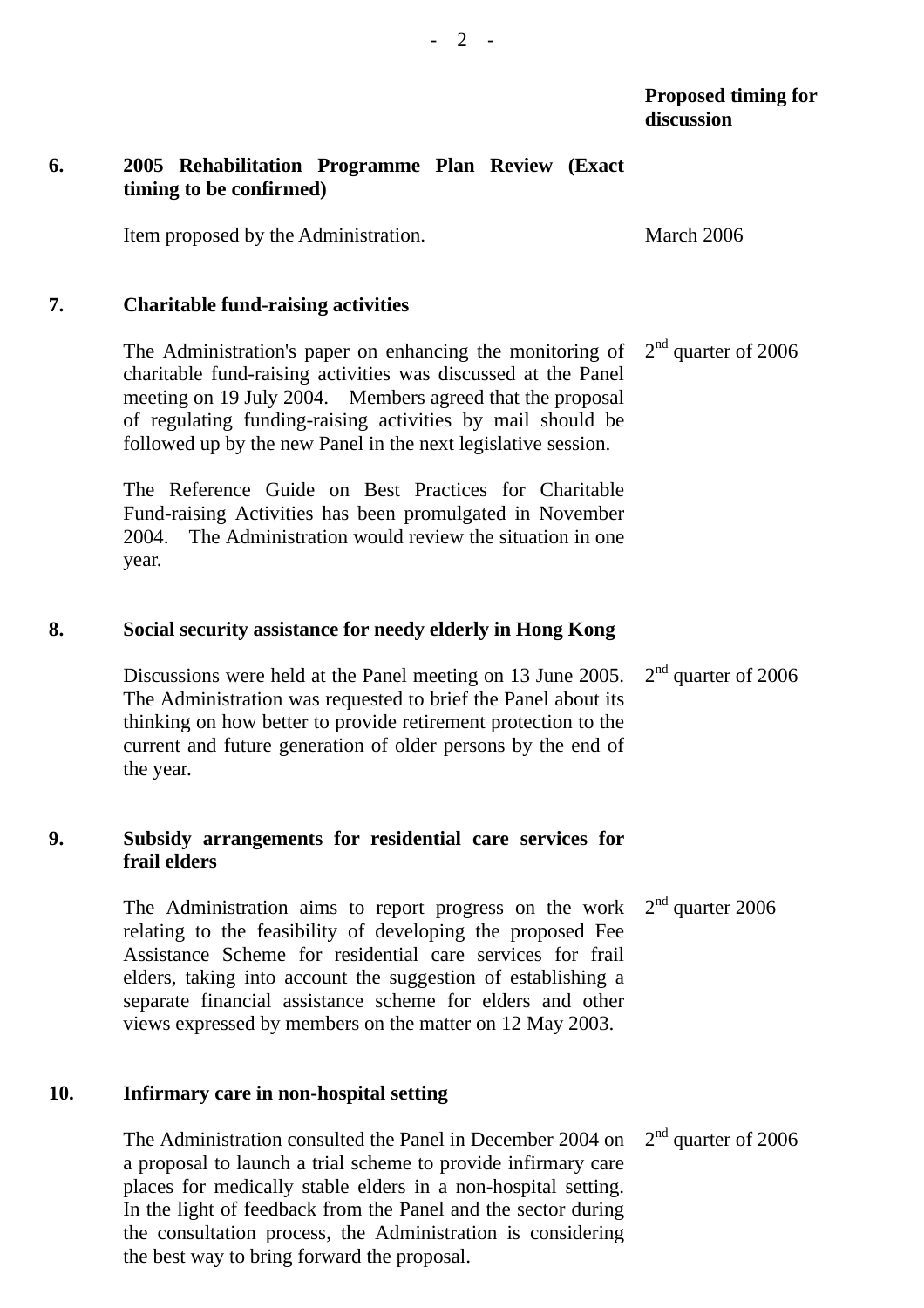## **11. Progress report on the pilot implementation of the Comprehensive Child Development Service**

The Administration wish to report progress of the  $2<sup>nd</sup>$  quarter of 2006 implementation of this pilot scheme.

## **12. Latest situation on the implementation of review of family services**

Item proposed by Hon Albert CHAN at the Panel meeting on  $3<sup>rd</sup>$  quarter of 2006 12 October 2004.

The Administration has advised that transformation of all existing FSCs/counselling units into 61 IFSCs was completed in March 2005. A review on the implementation of the aforesaid transformation would take place after one year.

## **13. Report of the Subcommittee on Guardianship and Custody of the Law Reform Commission**

At the meeting held on 11 March 2002, members agreed that the Administration should brief the Panel on the above report when it became available. Mid 2006

The Report on Custody and Access by the Subcommittee on Guardianship and Custody of the Law Reform Commission was released on 7 March 2005. The Administration is studying the recommendations carefully and will consider how to take forward the relevant recommendations together with the recommendations made in the other two earlier reports, namely, the Report on Guardianship of Children and Report on International Parental Child Abduction.

#### **14. Partnership Fund for the Disadvantaged**

The Administration would like to report the progress of this Mid 2006 Fund.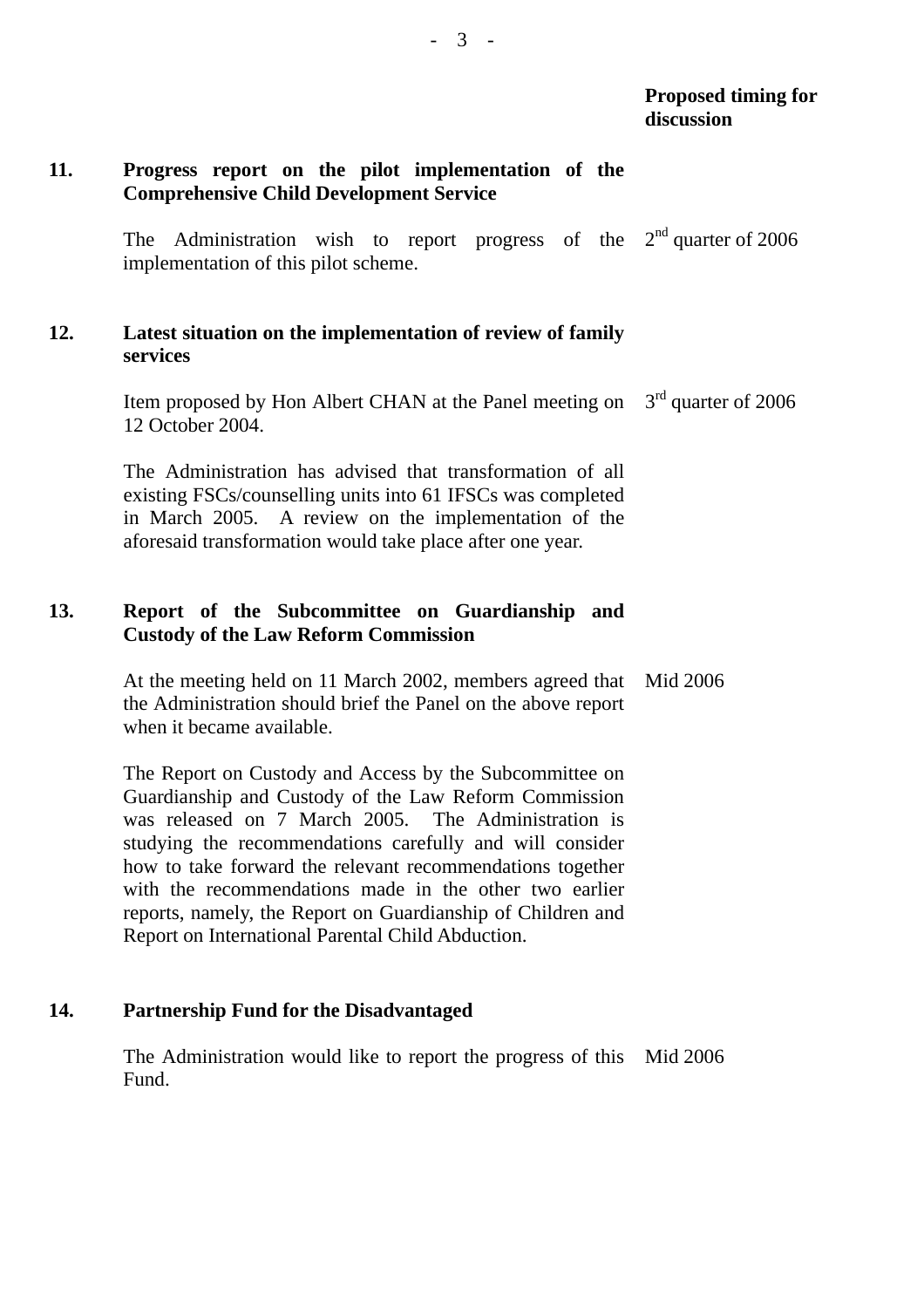## **15. Evaluation of the re-engineered community support services for elders**

Item proposed by Hon CHAN Yuen-han.  $4<sup>th</sup>$  quarter of 2006

#### **16. Workload of social workers**

Item proposed by Hon Mrs Sophie LEUNG at the Panel To be decided meeting on 12 October 2004.

The Administration is now studying the subject and will discuss the issue with members upon completion of the work.

## **17. Establishing formal arrangements on adoption with the Mainland**

At the request of the Bills Committee on Adoption (Amendment) Bill 2003, the Administration undertook to study the need to establish formal arrangements on adoption with the Mainland and consult the relevant Panel in due course. To be decided

The Administration is liaising this with the Central People's Government and will revert to the Panel in due course.

## **18. Social welfare planning mechanism, subvention system for the welfare sector and efficiency savings with regard to the welfare sector in the period from 2005-06 to 2008-09**

At the Panel meeting on 8 March 2004, the Administration was requested to brief members in June 2004 on the progress made for implementing the 0-0-X funding proposal for the welfare sector and the development of a blueprint for the social welfare policies, and to respond to the Hong Kong Council of Social Service's requests for reviewing the Lump Sum Grant (LSG) subvention system, in particular the aspect relating to funding of personal emoluments. To be decided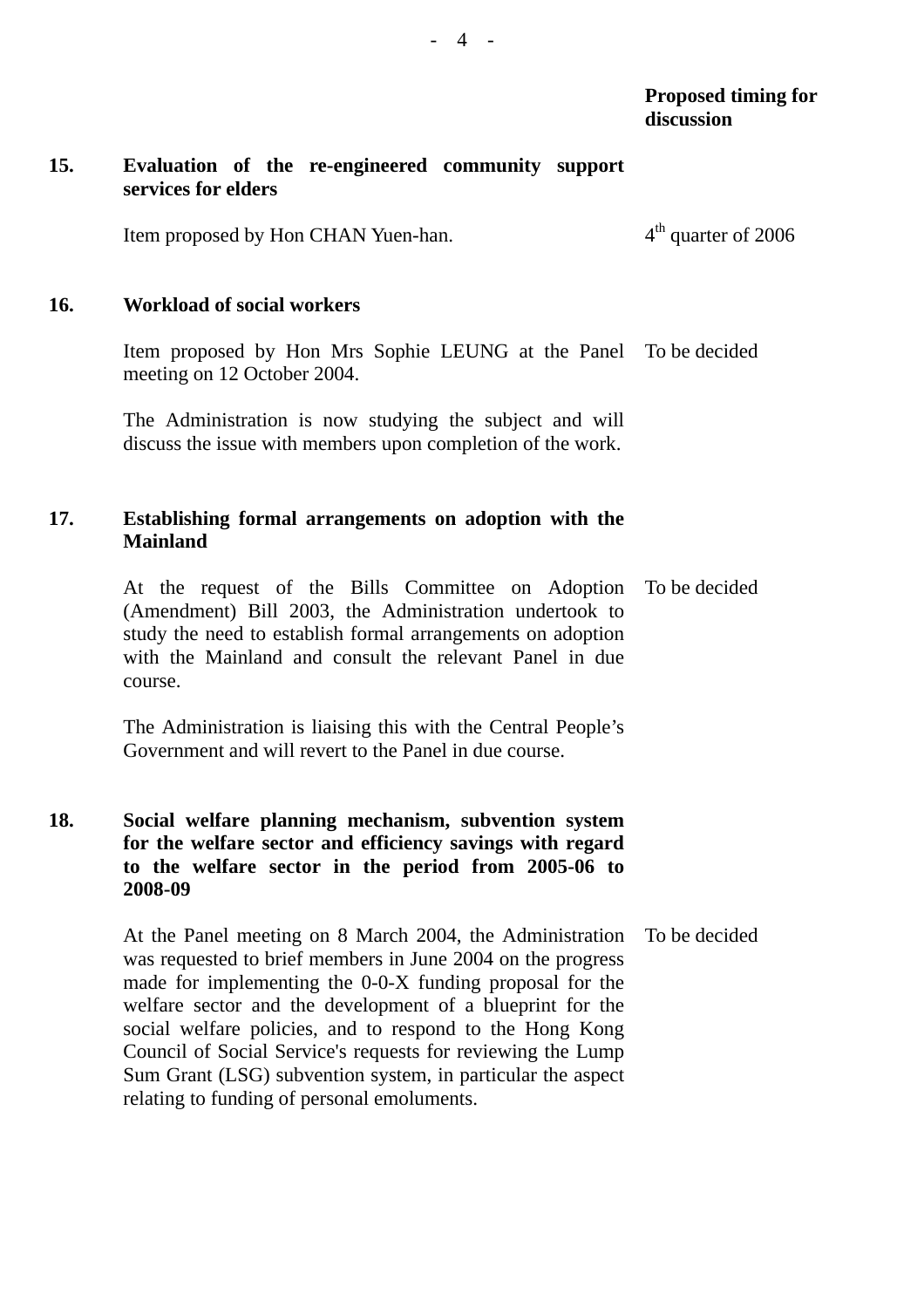**Proposed timing for discussion** 

The efficiency savings for 2005-06 was discussed at the Panel meeting held on 13 December 2004. The Administration would continue to work closely with the welfare sector to ease/smooth the efficiency savings exercise, and will render assistance to those non-governmental organisations that have genuine difficulties in meeting the savings targets.

## **19. Incorporating the posts of programme assistant, youth ambassador, peer counsellor and other similar temporary frontline posts into the staff establishment of the subvented organisations providing welfare services**

The Panel was requested by Duty Roster Members to follow To be decided up the matter with the Administration.

The Administration's position on the issue had been sent to the Panel vide LC Paper No.  $CB(2)1022/04-05(01)$  on 8 March 2005 (Chinese version only).

#### **20. Rehab buses for disabled persons**

Referred for follow-up by the Panel at a special meeting of To be decided Finance Committee held on 13 April 2005.

## **21. Provision of after death services to the needy elders, including raising the amount of burial grant under the CSSA Scheme**

Referred for follow-up by Duty Roster Members following their meeting with a deputation on 27 September 2005. To be decided

#### **22. Early release of CSSA to adult discharged offenders**

Referred for follow-up by Duty Roster Members following To be decided their meeting with a deputation on 6 October 2005.

## **23. Setting up of a refuge centre for abused men**

Referred for follow-up by Duty Roster Members following To be decided their meeting with a deputation on 13 June 2005.